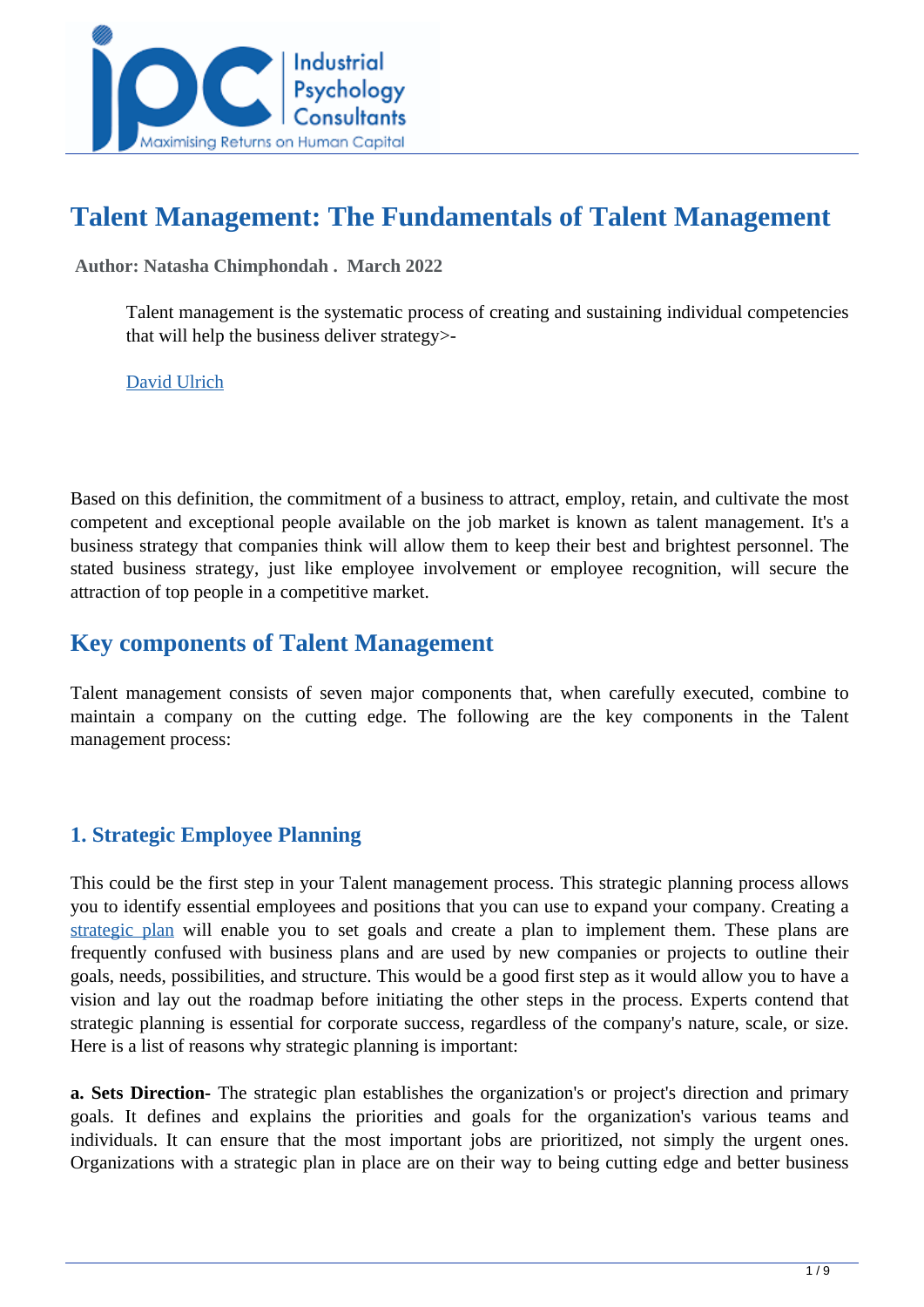

results.

**b. Ensures Focus-** Once the direction is established, focus can be achieved. The direction will sharpen the organization's collective focus and ensure that objectives are fulfilled.

**c. Aligning to Shared Objectives:** Most times, individuals and departments put forth a huge amount of work, but this does not always convert into success. With a strategic plan, the direction is provided to guide individuals and departments to apply the work and effort to achieve business progress.



## **2. Talent Acquisition and Retention**

It is essential to find new talent and also to retain old talent. A fundamental skill for talent management and HR professionals is knowing when to hire internally and externally. Bringing new talent into the organization is equally important as recognizing and developing the talent you already have. Everything needed to recruit, interview, hire and retain talent should be included in the Talent acquisition and retention strategy.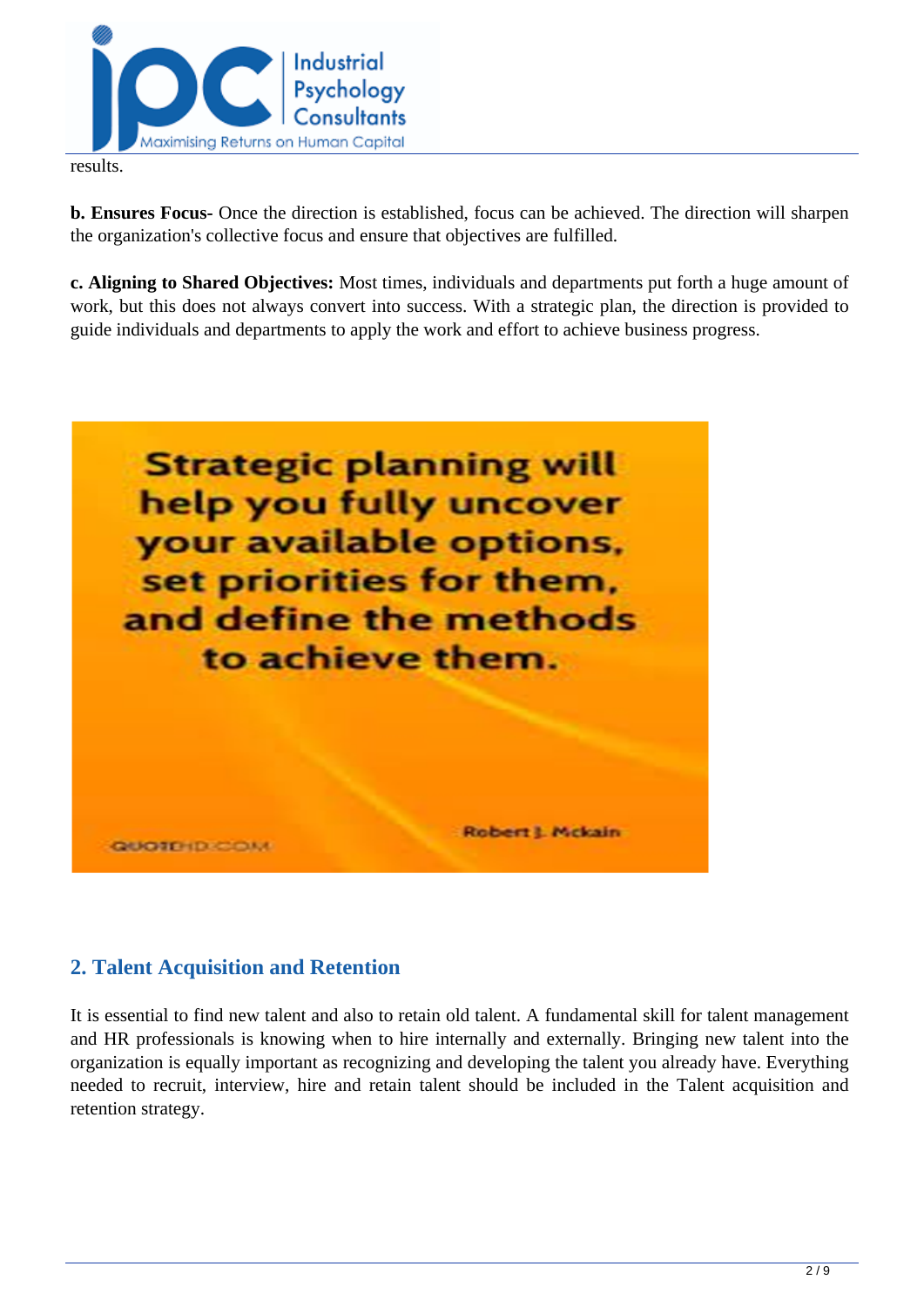

### **3. Performance Management**

Giving the correct role to the right person is the key in performance management. This process enables you to be aware of employees' skills and talents and ensure that they are aligned to the role or position that best suits those skills. This will mean that the roles and positions that individuals have shall also align with the company's business strategy.

According to Armstrong and Baron (1998), performance management is the 'systematic process for improving organizational performance by developing the performance of individuals and teams. It is a means of getting better results from the organization, teams, and individuals by understanding and managing performance within an agreed framework of planned goals, standards, and competence requirements. ' 'The whole idea behind performance management is to improve performance. It seeks to motivate, engage and retain employees.'

*(*[Wikirefu](../articles/what-is-talent-management)*, 2020)*

.

By combining these definitions for performance management, we can come up with: the development of individual and team performance equals a better performing organization and better results.

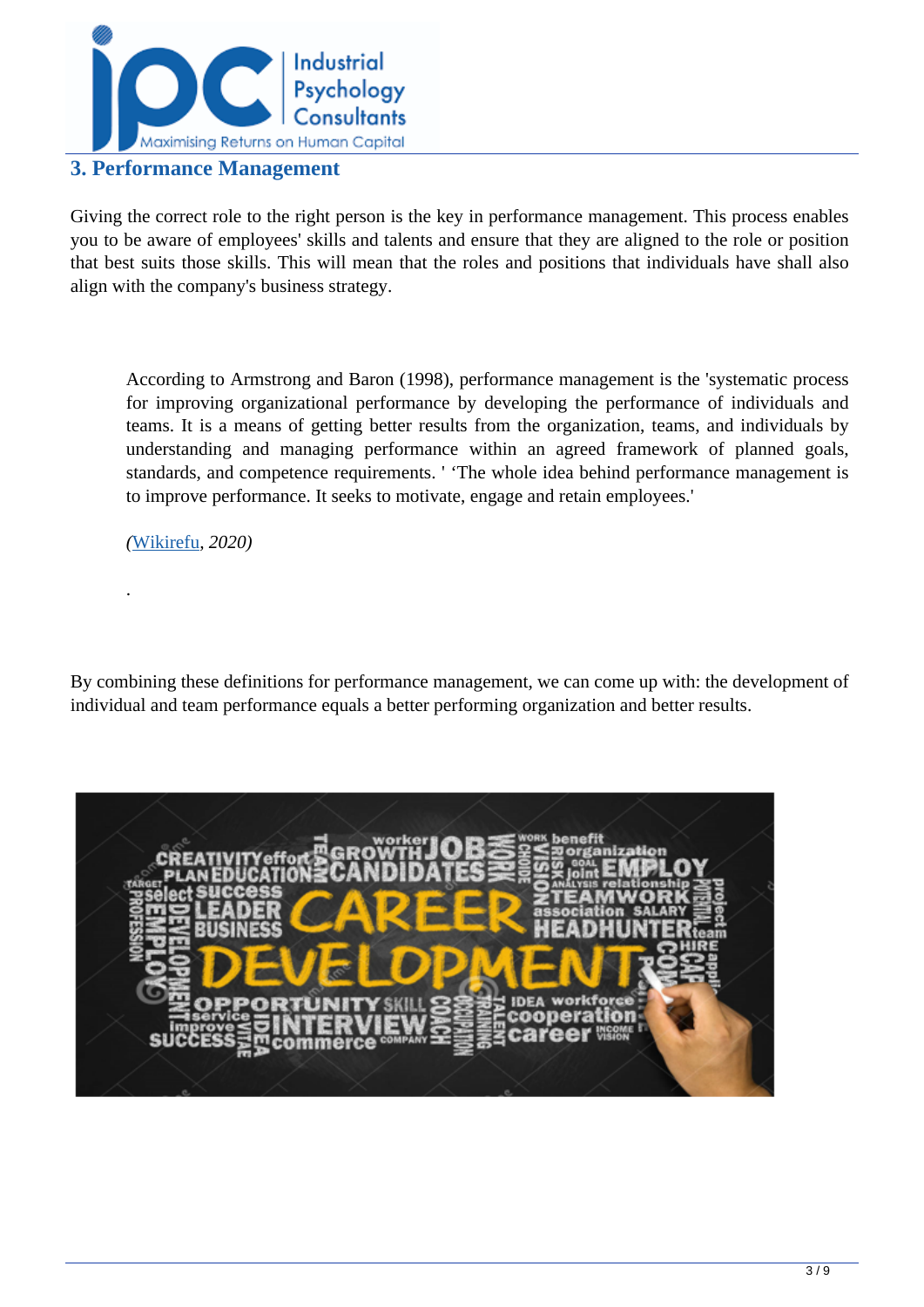

### **4. Career Development**

Another key component in Talent Management is [career development.](https://www.whatishumanresource.com/career-development) This component has a lot to do with employee training and development to equip them for better, higher-paying jobs. Still, only very few businesses dedicate time to creating a learning culture that encourages employees to develop. Careers are vital to people at all levels of an organization. Managers must cultivate professional development among potential leaders. By providing career development materials that are scaled appropriately for employees at all levels.

### **5. Succession Planning**

[Succession planning](../articles/global-trends-influencing-succession-planning) is the deliberate and systematic effort made by the leadership of organizations to recruit, develop and retain individuals with a range of leadership competencies capable of implementing current and future organizational goals. It involves a pool of skilled individuals who can fill critical jobs when leaders and other key staff leave. Leaders may leave for various reasons. They may decide to resign or retire or be fired or fall ill. These reasons trigger a change in leadership, and this is where succession planning enters the stage. Organizations with succession planning plans build a talentoriented culture by hiring competent workers and top talent. Because there are no holes in a succession plan, it ensures that the organization runs smoothly.

## **6. Learning and Inspiring**

Learning is the process of gaining knowledge and experience via acquiring information and skills. As a business, implement learning programs that incorporate activities and tasks that promote the culture and initiatives of the organization. Employees will realize how important their function is when they see how their development affects the organization's performance.

## **7. Compensation**

Compensation and benefits refer to a company's compensation/salary and other monetary and non-monetary advantages provided to its employees. ([Mlala,](../articles/compensation-and-benefits) 2021). This strategy involves aligning your 'business' strategic goals with incentives. By so doing, you recognize recognizing people, rewarding their contributions, and recognizing their value to the company. Compensation is essential in the sense that it keeps your employees motivated. Remember that compensation can be a powerful tool for attracting and retaining talent. It should always be used to drive people to achieve company goals. Use compensation schemes to acknowledge individual contributions or reward all employees for company achievement.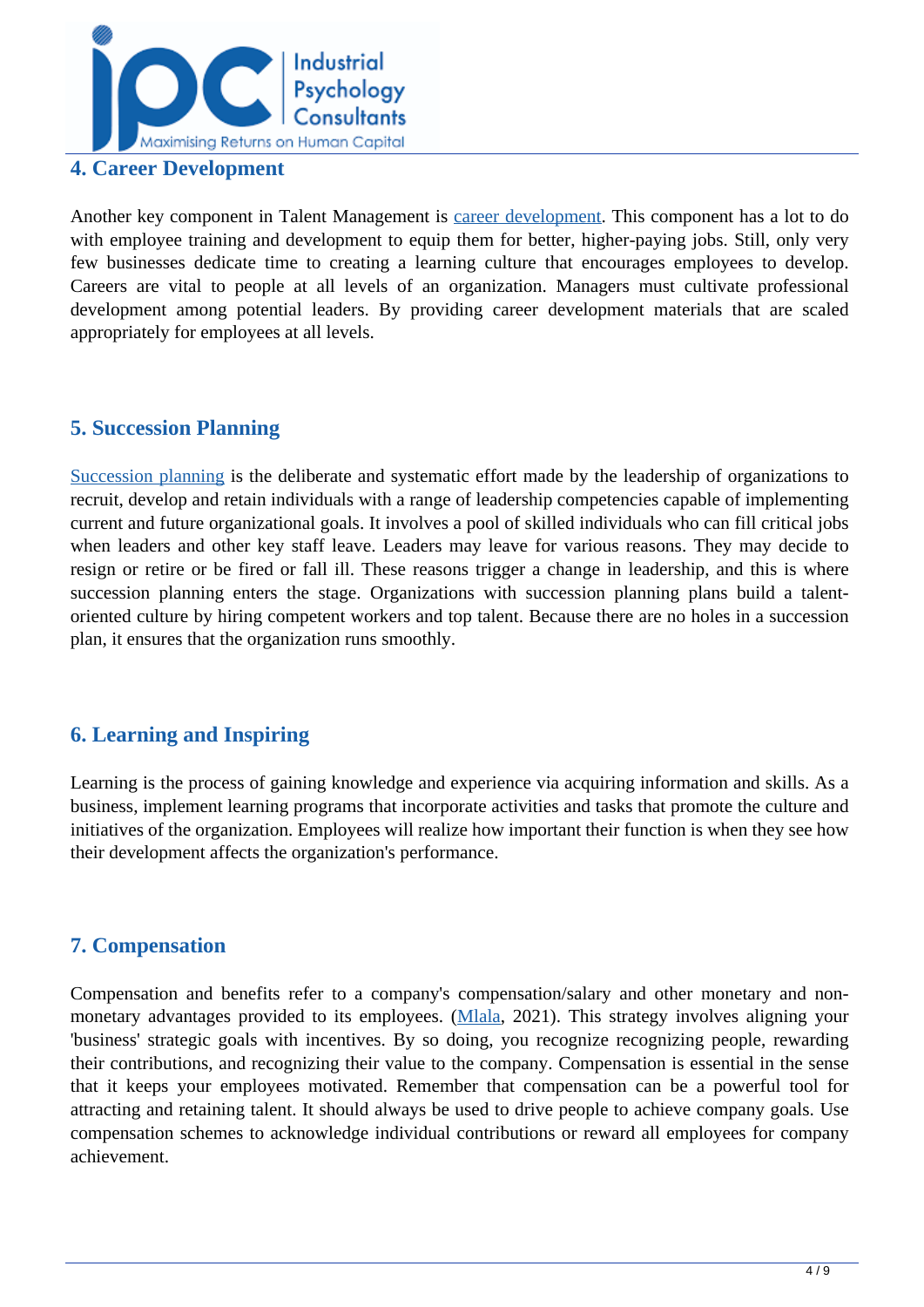

## **Importance of Talent Management**

Is talent management that important? On many levels, it is an essential component of a strong organization. Numerous experts agree that there is a continuing "battle for talents" in today's business environment, with many available positions and not enough high-quality candidates to fill them. To win in this sort of war, an organization must ensure that its Talent Management plan is the right fit. Here are the top advantages of rethinking your talent management strategy.

## **1. Attracting, Recruiting improvements, and a better company reputation**

A well-thought-out plan increases applicant communication throughout the recruiting process, leaving a great impression at each stage. It helps to build a company image that can attract potential employees, which helps to improve the organization's business performance and results.

The talent pools that need to be tapped into must be identified in advance to keep the process as smooth and efficient as possible. This is where the kind of employer brand that the organization has built for itself comes into play because that [decides the quality of applications](../articles/Everything-You-Need-To-Know-About-Talent-Management-) that come in.

## **2. Happy and Engaged Employees**

[Talent management](../articles/what-is-talent-management) also considers what will keep your staff engaged and eager to go the extra mile. By having a fair development process in place, employees will feel more engaged, which will help organizations meet their operational needs by raising [retention rates.](https://lattice.com/library/how-to-calculate-employee-retention-rate)

A good talent management strategy improves organizational transparency, cooperation, and productivity. It also fosters a supportive and engaging workplace culture. The prospect of development is a strong motivator and is often a cause for sticking with a job. This promotes the personal development of individuals and reduces employee turnover.

## **3. Improved Customer Satisfaction**

Employing a disciplined approach to talent management demonstrates that the organization is well-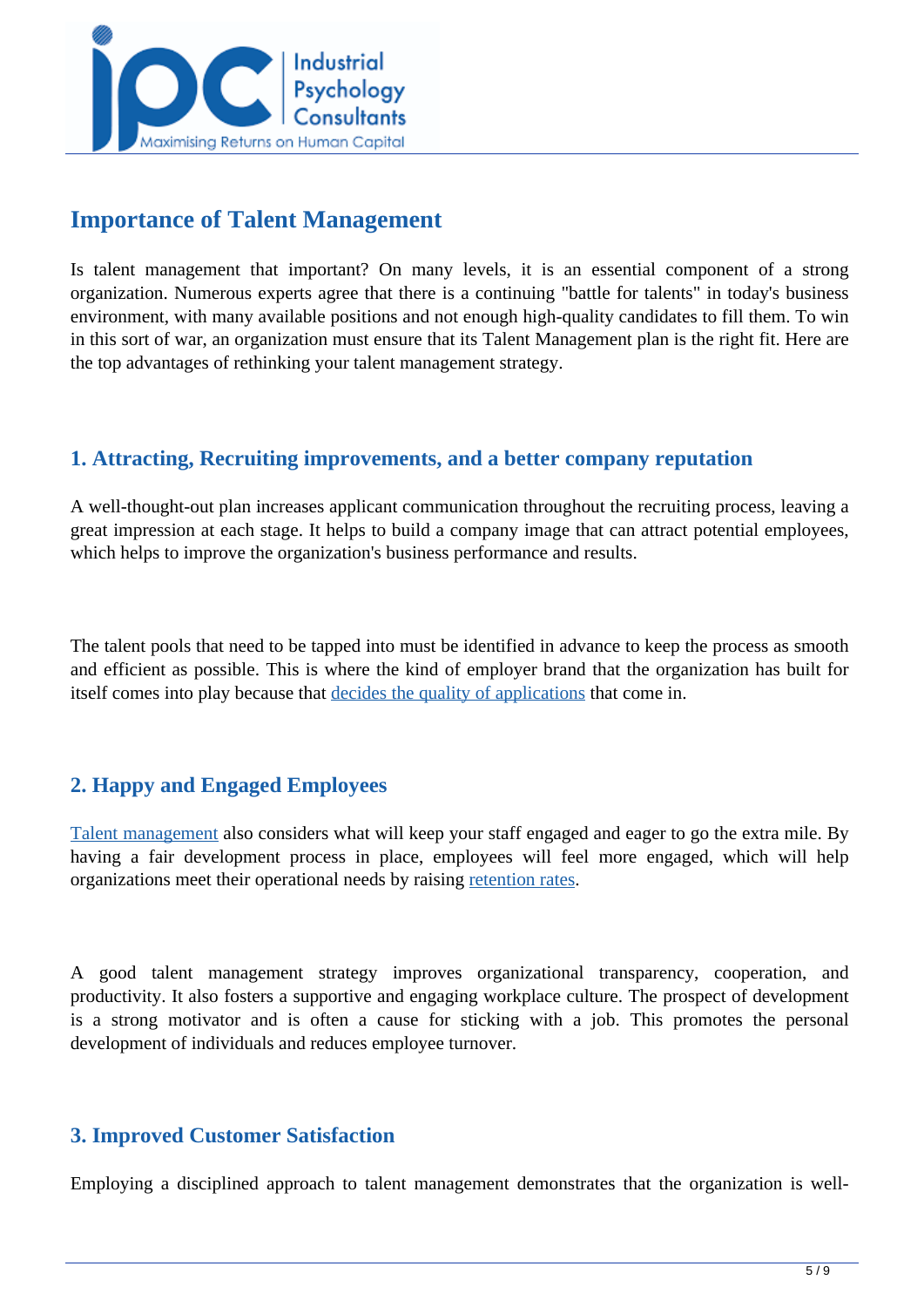

integrated and that talent management is always applied consistently. Client satisfaction usually rises when systems are well connected since they deal with fewer individuals, and their demands are handled on time. Thus investing in Talent Management is important for a business. This is why talent management is quite important.

## **What is Talent Management in HR?**

Nowadays, to effectively drive the organization forward towards the new normal, HR professionals must strive to improve their business knowledge. Talent management is one HR tool used to achieve this. It encompasses all Human Resource activities to attract, develop, motivate, and retain high-performing people. To attain the best results from these activities, you'll need a people management strategy designed specifically for your company. Because talent management focuses on employees, it allows you to optimize their value, and as an HR tool, this involves several stages.



## **Talent Management Frameworks**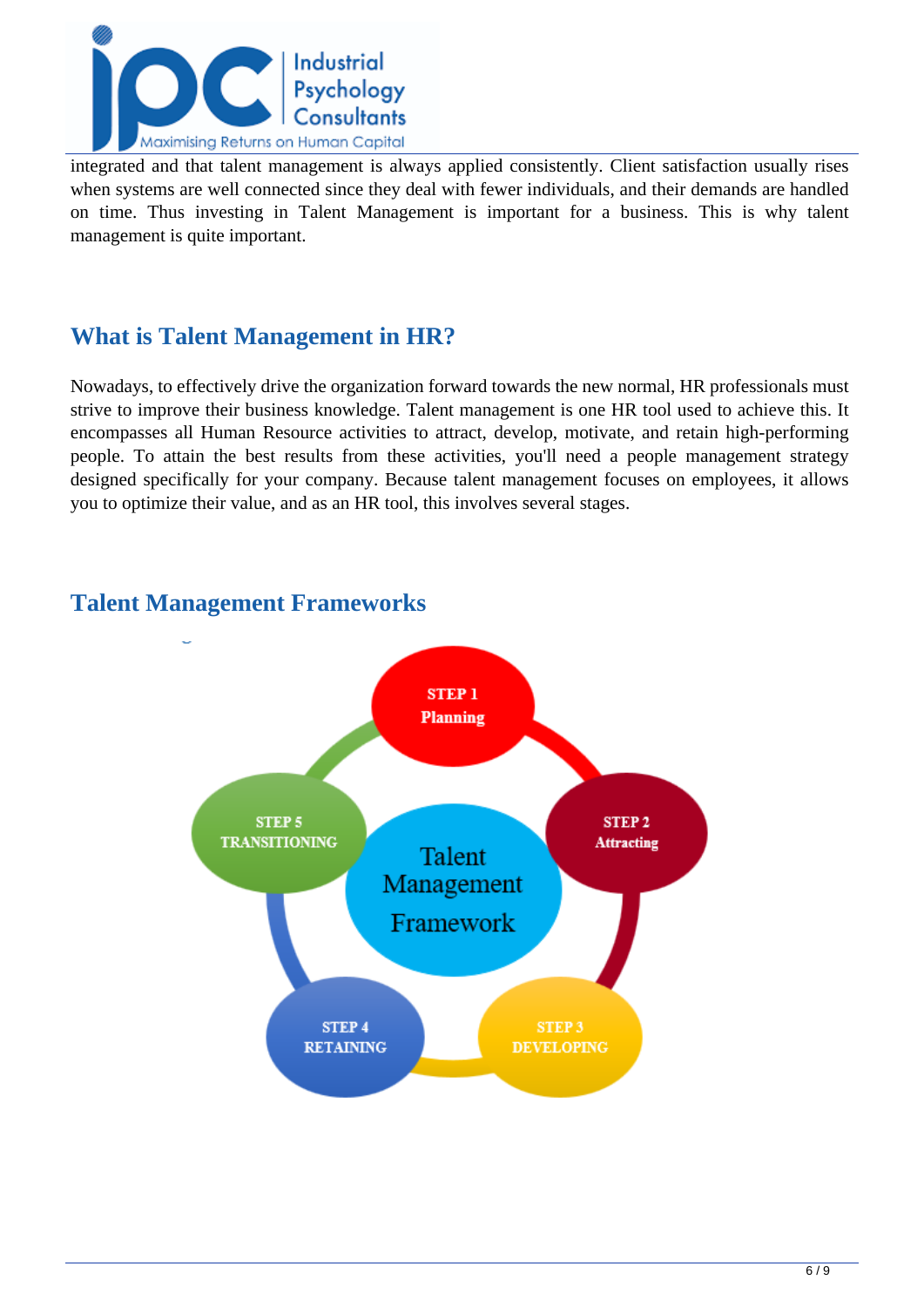

## **What is a Talent management framework?**

This type of framework will help give a structure to your plan to meet the organization's human capital and business requirements. It assists you in ensuring that you have everything in place to properly implement your talent management plan and improve the performance of your employees. An excellent framework lays out the various aspects of talent management in your company. It outlines tasks in each area to make your people management approach more effective. Finally, a checklist can be used when developing or refining your approach.

Many companies lack a well-structured talent management framework and instead tackle challenges on a case-by-case basis. [Evan Hughes advises companies](https://hr.mcleanco.com/research/ss/develop-a-talent-management-framework) to develop interconnected talent management (TM) framework, also known as a talent management model, that chooses and aligns Talent Management programs., It will also ensure that your model is in tandem with the organization's goals. While no uniform talent management model exists, some HR professionals have developed good models that just about every organization can employ. Whatever method you use to create your model, must include the essential elements. The image above shows some key features within the Talent management model.

### **1. Planning**

This first step in the model allows you to critically assess your current employees and see what is compatible with your business. It enables you to find any gaps between the plan and your organization's goals. With a correct plan, you can make sure that you seek talent with the right skill set. For example, if employees who have specific characteristics tend to stay at the company longer, you should plan to hire more people who share those characteristics.

### **2. Attracting**

After a plan is formulated, the next step would be attracting the desired talent. Your framework will come into play here by helping you showcase what your company can do for employees as the employer of choice and help you attract and recruit them. The most important thing to remember here is to make your company more appealing. If you don't hire a person, make it appear as if it was a great experience and make them feel like it was just that, as this will allow you to hire them for future jobs or use them as ambassadors to help you recruit new talent. It is also important to take note of what candidates look for in companies to advertise yourselves as the ideal company, for example, statistics on [Apollo Technical](https://www.apollotechnical.com/recruitment-statistics/) show that 67% of candidates consider diversity important. Diversity comes with several benefits, such as improved creativity and innovation, increased productivity, and greater growth opportunity.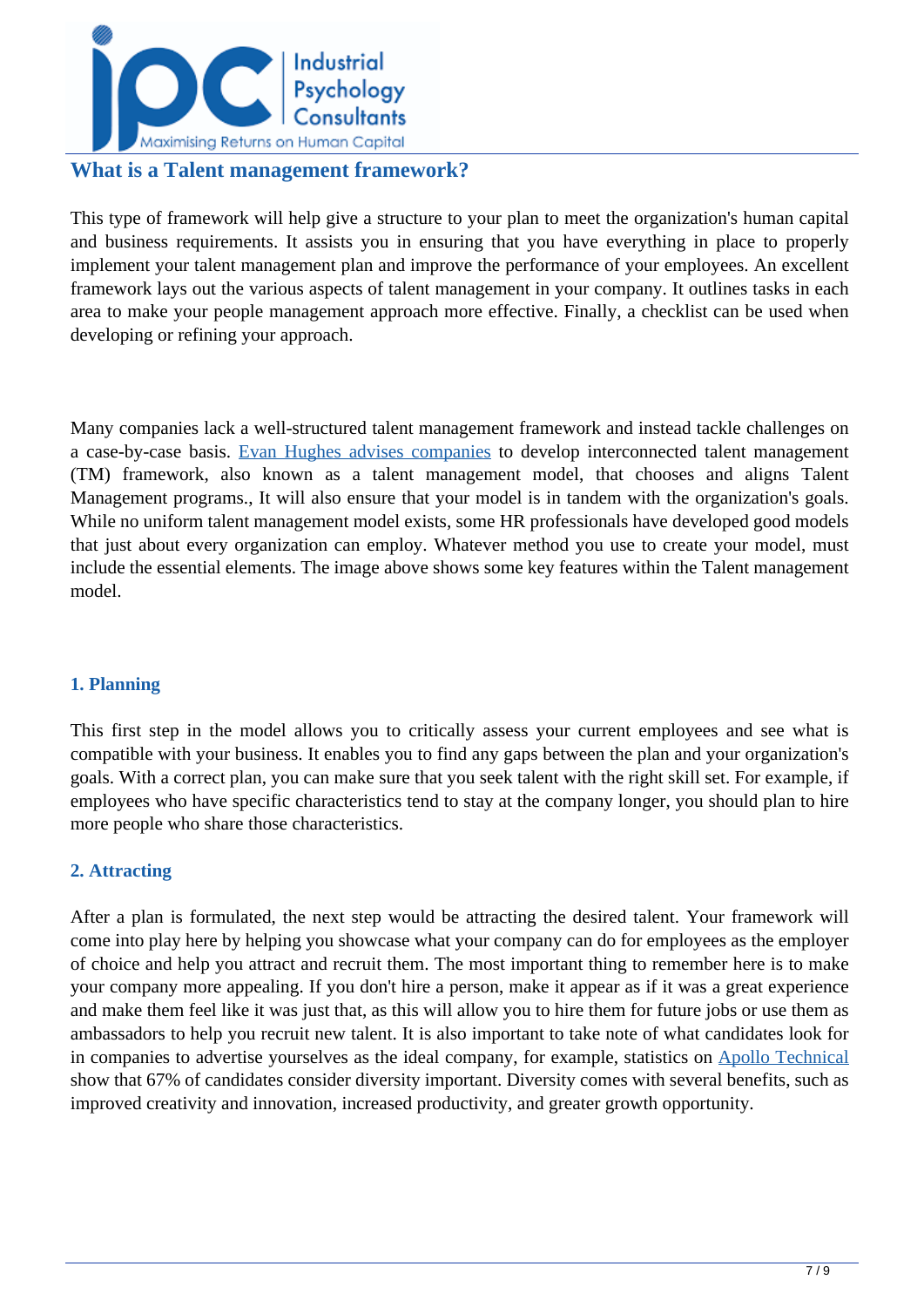

#### **3. Developing**

This stage of the framework involves taking measures to help your employees grow within the organization. This stage will require a good [onboarding plan.](https://www.toolbox.com/hr/recruitment-onboarding/articles/what-is-new-employee-onboarding/#_001) The plan will help you gain loyalty and enhance employee engagement as you develop your talent and prepare them for the expertise needed to contribute to success. A survey on BetterBuys shows that [7 out of 10 employees](https://www.betterbuys.com/lms/professional-development-stats/) say that professional development affects whether they stay with a company. If your plan is good, employees will not need to look outside of your organization for growth, and this will help you to better retain employees.

#### **4. Retaining**

Talent management also enables you to keep people within your company for longer. When employees feel that they enjoy the company and see it as a meaningful place, they are more motivated to stay. When you help your employees grow through training and give them a chance at professional development, they will naturally feel the desire to remain with your company.

#### **5. Transitioning**

You should plan for employee transitions after hiring and strengthening their abilities at this stage. During this step, your goal is to preserve their expertise within the organization. You must have a strategy in place for promoting talent or transferring them to a different role, department, or office. If a worker decides to quit, you must comprehend why. This step also includes taking measures to make each employee feel like they are a part of something larger, providing them with pension benefits, 360-degree feedback, and having an efficient succession plan may appear to be unrelated steps, yet they are all transition instruments that allow the transition journey to happen smoothly.

Adhering to all the stages within this talent management framework and creating or improving your plan will enable you to do manage talent within your organization effectively. It will improve your talent management strategies and help you to reap good results from it. A keynote to always remember is that you must understand your business model and align your talent management strategy with your overall business model and strategy.

## **Related Articles**

#### 1. Training and Development

<https://explore.darwinbox.com/hr-glossary/training-and-development>